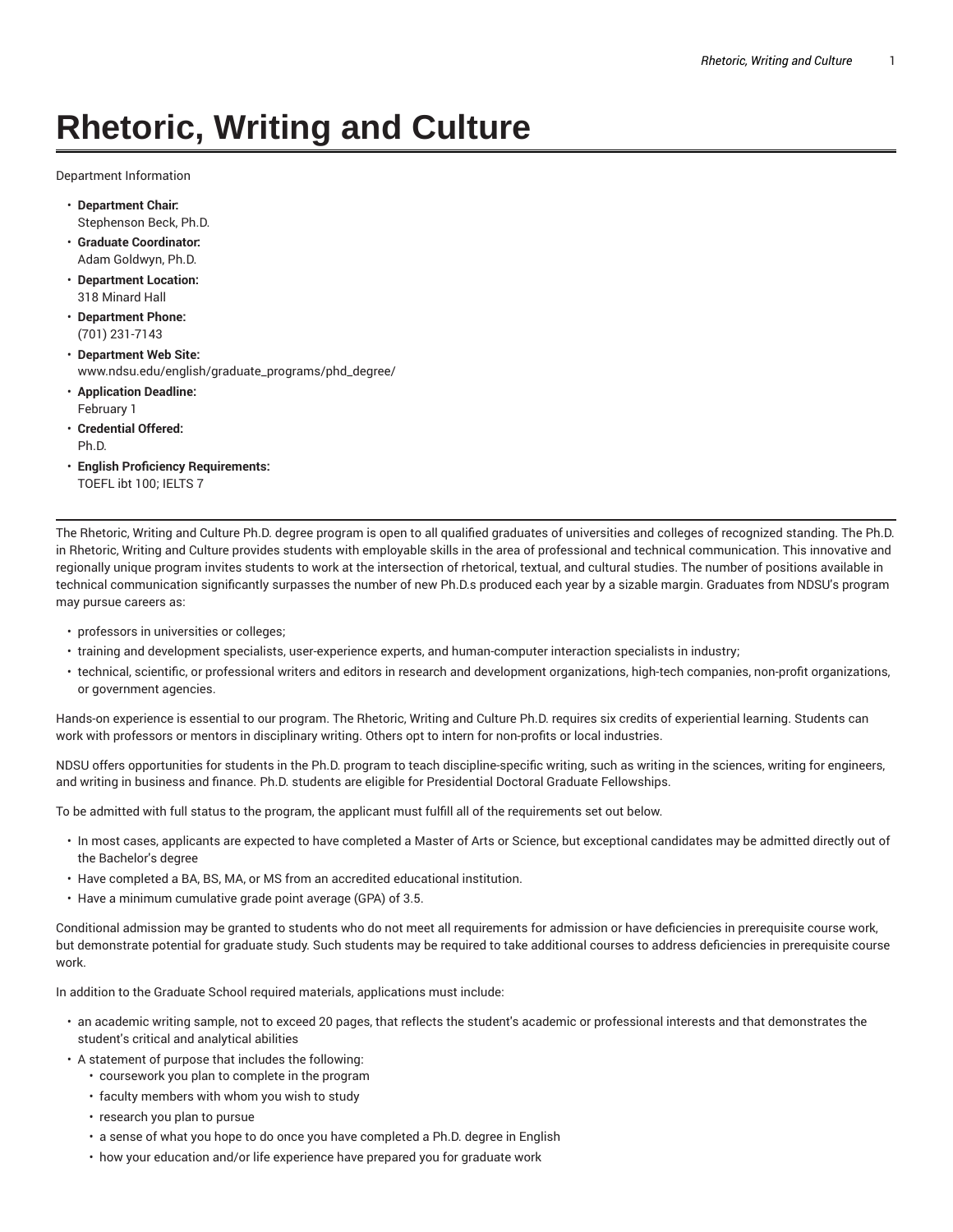#### 2 *Rhetoric, Writing and Culture*

- official transcripts from all previous undergraduate and graduate institutions
- a letter stating your interest in and qualifications for a teaching assistantship.

## Financial Assistance

Teaching assistantships are available and awarded based on the applicant's scholastic record and letters of recommendation. Students need to apply to the Graduate School to be considered for admission in the Department of English and before they are eligible for an assistantship. Letters of interest for teaching assistantships, detailing prior experience (if applicable) and qualifications, need to be submitted as part of the application to the program.

Teaching assistantships are reviewed and renewed annually based on academic and professional performance, as well as funding. The annual stipend is \$14,000, which is in addition to tuition waivers (including summer) for the duration of the degree program; TAs are responsible for books and fees. In rare cases, teaching fellowships may be granted to advanced doctoral students who have passed their comp exams and completed their course work. Scholarships (https://www.ndsu.edu/english/opportunities) are available through the Department, the College, the Graduate School, and the University.

The Ph.D. program requires 90 credits beyond the baccalaureate degree and a minimum of 60 graduate credits taken beyond the M.A. and at NDSU.

- Students must take a minimum of 30 credits at the 700- or 800-level.
- English 764: Teaching Strategies is required of all Graduate Teaching Assistants who have not taken a similar class elsewhere.
- Students must take 48 of 60 credits at NDSU from within the Department of English.
- Students with a master's degree in another discipline may be required to complete additional graduate course work in specific areas of English, as specified by their adviser and supervisory committee.
- No more than 10 credits may be transferred into the program.

# **Anastassiya Andrianova, Ph.D.**

City University of New York, 2011 Field: British Romantic and Victorian Literature, Drama, Translation, Pedagogy, Postcolonial Literature, Slavic Literature, Animal Studies

## **Lisa R. Arnold, Ph.D.**

#### University of Louisville, 2011 Field: Rhetoric and Composition, Writing Program Administration, History of Writing Instruction

#### **Sean Burt, Ph.D.**

Duke University, 2009 Field: Ancient Jewish Literature, Genre Theory, Ancient Hebrew Poetry, Poetics, Horror Literature & Theory

# **Adam Goldwyn, Ph.D.**

City University of New York, 2010

Field: Medieval Studies, Medieval Greek World, Influence of Ancient Greek Culture in the Middle Ages

#### **Amy Gore, Ph.D.**

University of New Mexico, 2019 Field: Early Indigenous and American literatures, Book history, Gothic literature, Body studies, and the Recovery of marginalized women and Native American writers

# **Alison Graham-Bertolini, Ph.D.**

Louisiana State University, 2009

Field: Contemporary American Literature, Literature of the Southern United States, Women's Literature, Contemporary Ethnic and Postcolonial Literature

# **Linda L. Helstern, Ph.D., Emerita**

Southern Illinois University-Carbondale, 2001 Field: Native American Literature, Modernism, Contemporary Poetry, Literature and the Environment

# **Daniel Kenzie, Ph.D., Affiliated Faculty**

Purdue University, 2017 Rhetoric & Composition, Professional & Technical Writing, Rhetoric of Health & Medicine, Disability Studies

# **R.S. Krishnan, Ph.D., Emeritus**

University of Nebraska, 1981 Field: Restoration and 18th-Century British Literature, Postmodern Theories, British Novel, Postcolonial Literature

# **Bruce Maylath, Ph.D.**

University of Minnesota, 1994